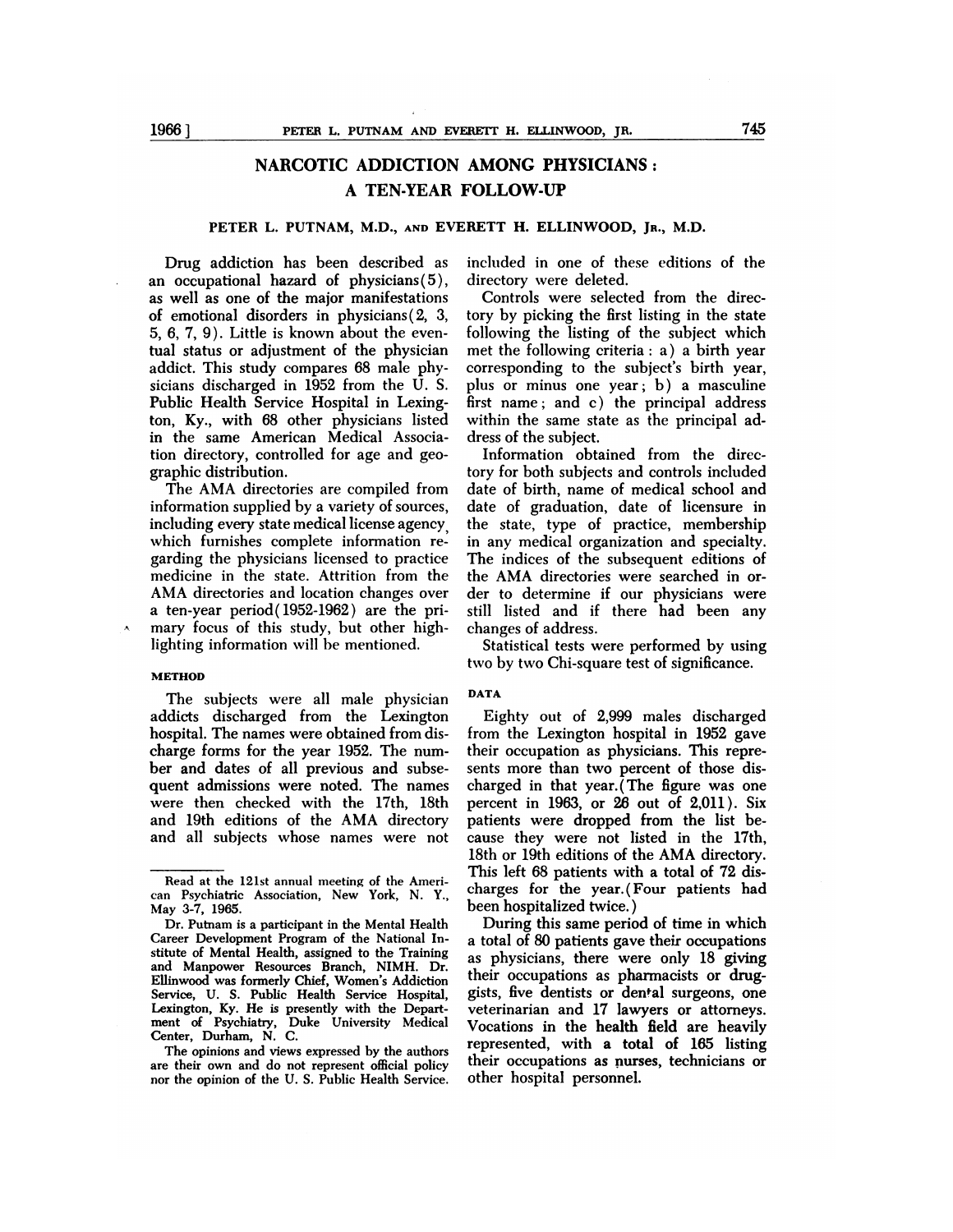The most common age of the physician patients was between 41 and 50, the aver age being 46.5 years. Of the 68 patients, 38 came from one of the southern states, 11 from one of the Middle Atlantic or New England states.(The Lexington hospital admits male patients only from east of the Mississippi River.) All but five were married, and all but five were Protestant.

Forty-five of the admissions were voluntary, 16 were volunteers under medical examiner or court pressure, one was a special study and two were probationers. Thirty-six were admitted for the first time in 1952, and 57(including the four who were admitted twice in 1952) had no subsequent admission. Forty of the discharges were authorized, and 28 left against medical advice.

Morphine was the primary drug used by 29, meperidine( Demerol) by 22 and the remainder used a variety of other narcotics. In addition, three were considered to be addicted to alcohol and 12 to barbiturates. Of the 51 cases given a psychiatric diagnosis in addition to drug addiction, 29 were personality disorders. There was no correlation between psychiatric diagnosis and drug used.

Because many physicians claimed that the initial self-administration of narcotics was to allay physical ailments, these were tabulated. Twenty-eight of the patients had 40 physical diagnoses listed. Most of them were either cardiovascular or gastrointestinal disorders; few could be considered valid reasons for the use of narcotics.

None of the specialties in this series appeared particularly prone to addiction. When compared with controls, more patients were noted among the general practitioner(45 vs. 37), internal medicine( 3 vs. 2) and obstetrics-gynecology(4 vs. 2) specialties, but none of these differences was statistically significant. Three in the patient group and six in the control group were Board-certified. Forty-six patients ver sus 42 controls were AMA members.

A striking difterence between the two groups was reflected in the frequency of changes of address. In the four AMA directories, 1956 to 1963, new addresses were listed 51 times for the patient group and

 $\lambda$ 

only 19 times for the control group  $(p.<001)$ . Sixteen patients moved into a new state 25 times while only five controls moved into a new state eight times.

Ten years after the 1952 admission, there were only 57 percent of the patient group listed in the 1963 AMA directory, while 81 percent of the control group were listed (see Table 1). The difference in attrition is significant (at  $p < .01$ ).

| <b>TABLE 1</b>                                            |  |                  |  |  |  |  |  |
|-----------------------------------------------------------|--|------------------|--|--|--|--|--|
| Ex-Lexington Physician Patients and Controls Still Listed |  |                  |  |  |  |  |  |
|                                                           |  | in AMA Directory |  |  |  |  |  |

|             | <b>PERCENT</b>  |                 |  |  |  |
|-------------|-----------------|-----------------|--|--|--|
| <b>YEAR</b> | <b>PATIENTS</b> | <b>CONTROLS</b> |  |  |  |
| 1950        | 100             | 100             |  |  |  |
| (Total)     |                 |                 |  |  |  |
| 1956        | 81              | 88              |  |  |  |
| 1958        | 68              | 85              |  |  |  |
| 1961        | 59              | 84              |  |  |  |
| 1963        | 57              | 81              |  |  |  |
|             |                 |                 |  |  |  |

There was no significant (at  $p > .20$ ) relationship between number of hospitalizations and attrition. Of the 11 patients who were admitted subsequent to 1952, ten were still in the 1963 directory. Three of the ten had served federal prison terms, and one had been admitted as a federal probationer.

### **DISCUSSION**

Little is known of the physician addicts' eventual adjustment or status. Mortality most likely has been high, due to pre-existing disease, effects of the drugs and suicide. Suicide among physician addicts was re ported to be as high as  $8-9$  percent $(6, 7)$ . Repeated hospitalizations and finally incarceration were noted in the chronic addictions. Loss of medical license and re peated hospitalizations led to marginal eco nomic and social adjustment(7). Others simply disappeared leaving no forwarding address(3).

Reports on prognosis and relapse rates in physician addicts have been quite varied (2, 5, 7); favorable outcome varied as much as 27 percent to 92 percent. The follow-up periods, conditions of follow-up and the samples were markedly different in each of these studies. The criterion of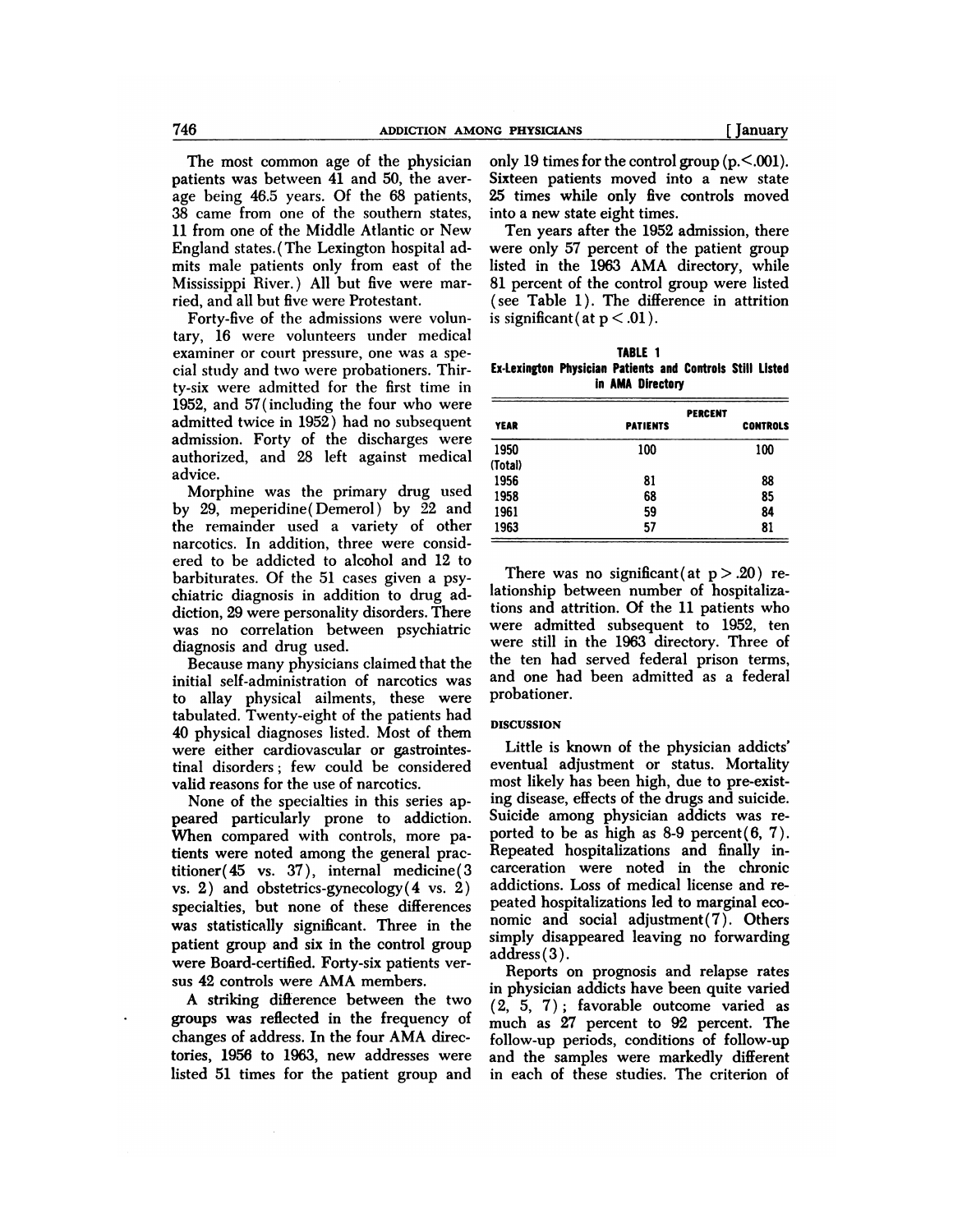success was cessation of drug habit. This criterion does not reveal whether alternate psychological maladaptations ensued. In general, the incidence and outcome of mental illness in physicians is not well known. It is therefore important to have controls when defining the effects of mental disease in physicians. Measures by which subjects and controls can be contrasted are not readily available.

In this study AMA directory listing and change of address were thought to reflect the disruptiveness often associated with drug addiction. The attrition rate among controls was 21 percent over ten years; among physician addicts the rate was 43 percent. In contrast to Winick's finding (9) that physician addicts move infrequently, we found that 41 percent of patients compared to 17 percent of controls moved at least once to a new city. In many physician addicts, the history points to more than one bout with addiction(2, 5, 6, 7), yet they frequently maintain their professions and marriages. This is borne out in the presented data.

Multiple factors are involved in physicians' drug addicion. Drug availability, dependency conflicts, isolation and lack of shared short-term satisfactions have been discussed in the literature( 1, 3). In the general problem of addiction, self-administration of narcotics has been compared with operant conditioning(4, 8). Self-treatment by physician addicts is usually a key to the beginning addiction sequence. As has been noted before(2, 3), alcoholism, chronic fatigue and physical disease are the main reasons given for the beginning of self-medication.

Along with discerning the factors leading to physician addiction, more studies of treatment and follow-up are certainly needed. The present type of follow-up gives only an inkling of the prognosis in physician addicts. We would like to suggest an AMA central, coded registry for the longitudinal study of addict physicians. This would be for study purposes only and by necessity would involve cooperation with state medical board examiners. It should be a part of a general effort to evaluate mental illness in physicians. More information on mental health problems and adequate follow-up would help immensely in elucidating how best to deal with our colleagues.

## **SUMMARY**

Physicians represented approximately two percent of the total male discharges from the USPHS Hospital in Lexington, Ky., in 1952. Most were over 40 years old. About 50 percent had only one admission to the hospital, while the remainder had from two to eight admissions from 1940 to 1962. Morphine and meperidine were the most commonly used drugs; many used barbiturates and alcohol in addition to the narcotic. There was no correlation between type of drug used and psychiatric diagnosis. Many had organic disease of varying severity. Most were married, Protestant and came from one of the southern states.

When compared with a control group in 1950, there were no significant differ ences in AMA membership, specialty or type of practice Members of the patient group did move from one city to another twice as frequently as the controls. There was a more rapid attrition rate of the patient group from theAMA directories, and after ten years only 57 percent remained listed, while 81 percent of those in the control group were still listed. While this difference is significant (at  $p \leq 0.01$ ), it is also noteworthy that 57 percent of the patient group were still listed in the directory.

#### REFERENCES

- 1. Hill, H. E.: The Social Deviant and Initial Addiction to Narcotics and Alcohol, Quart. J. Stud. Alcohol 23:562-582, 1962.
- 2. Jones, L. E.: Experiences with Probation in California, Fed. Bull. 45:165-173, 1958.
- 3. Modlin, H. C., and Montes, A.: Narcotic Addiction in Physicians, Amer. J. Psychiat. 121:358-365, 1964.
- 4. Nichols, J. R.: How Opiates Change Behavior, Scientific American 212: 80- 88, 1964.
- 5. Pescor, M. J.: Physician Drug Addicts, Dis. Nerv. Syst. 3:2-3, 1942.
- 6. Quinn, W. F.: Narcotic Addiction; Medical and Legal Problems with Phy-